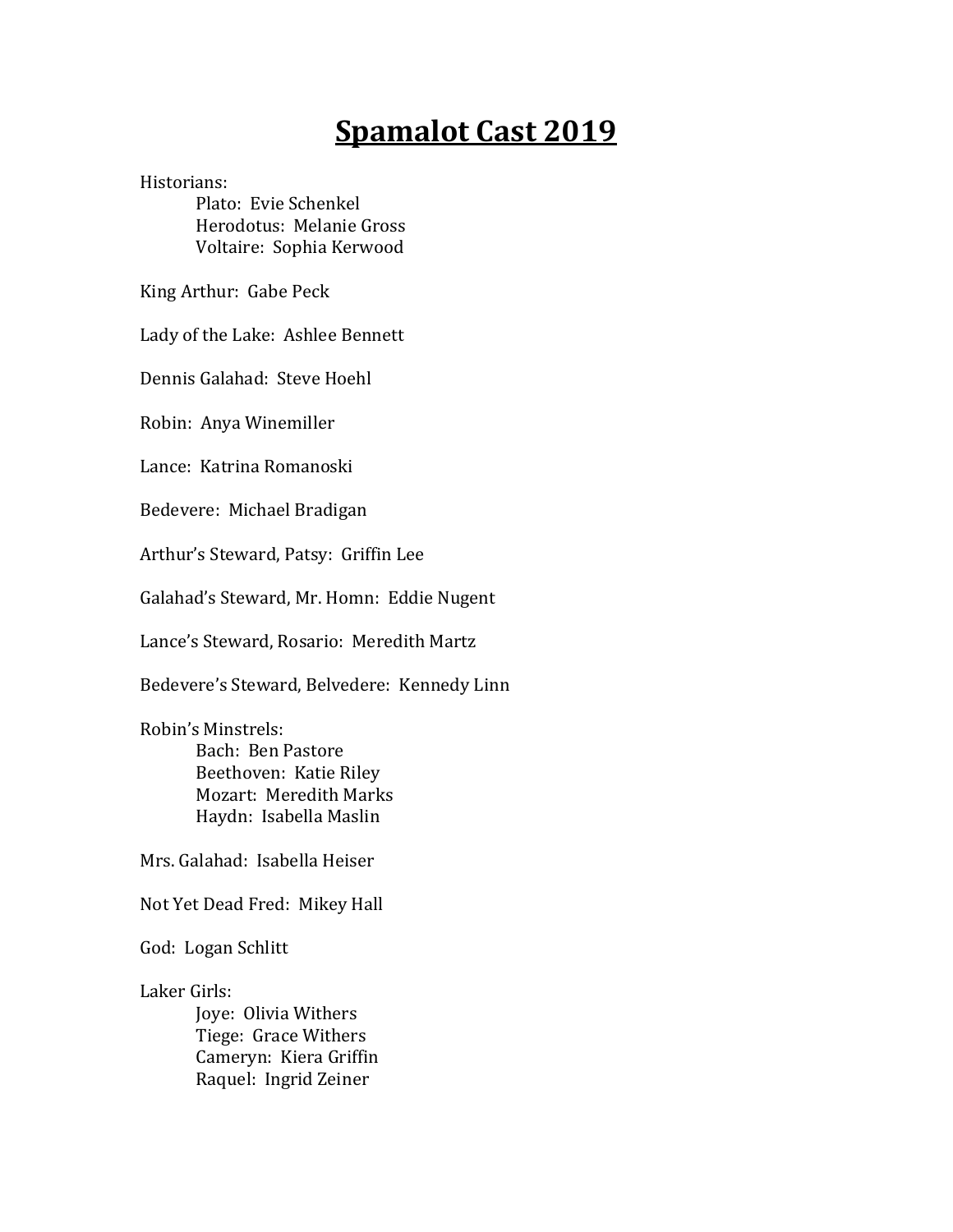Coconut Guards: Hogan: Toby Hess Cena: Gus Hovey Andre: Matt Gravinese

French Taunters Sureau: Jillian Reilley Framboise: Cora Heiser

French Citizens: Jean-Luc, Vintner: Gus Hovey Marcel, Mime: Mikey Hall Cuire, Baker: Toby Hess Enjolras, Revolutionary: Matt Gravinese

Head Ni Knight: Michael Schreiber

Ni Peng: Ayden Fitch

Sir Not Appearing: Max King

Finland Citizens:

Mayor Reimo: Max King Heimo: Evan Avelar Eljas: Ayden Fitch Majel: Hannah Alt Alicja: Sophia Pratte Xenia: Amelia Kamph Viina: Holly Drennen Heinrich: Ben Walter

Brother Maynard: Lily Zartler

Brother Dobie: Holly Drennen

Tim the Enchanter: Ben Walter

Sir Bors: Evan Avelar

Plague Victims: Bubonia: Logan Schlitt Septicemia: Sophia Pratte Pneumonia: Jillian Reilley

Plague Cart Pullers: Yersinia: Lily Zartler